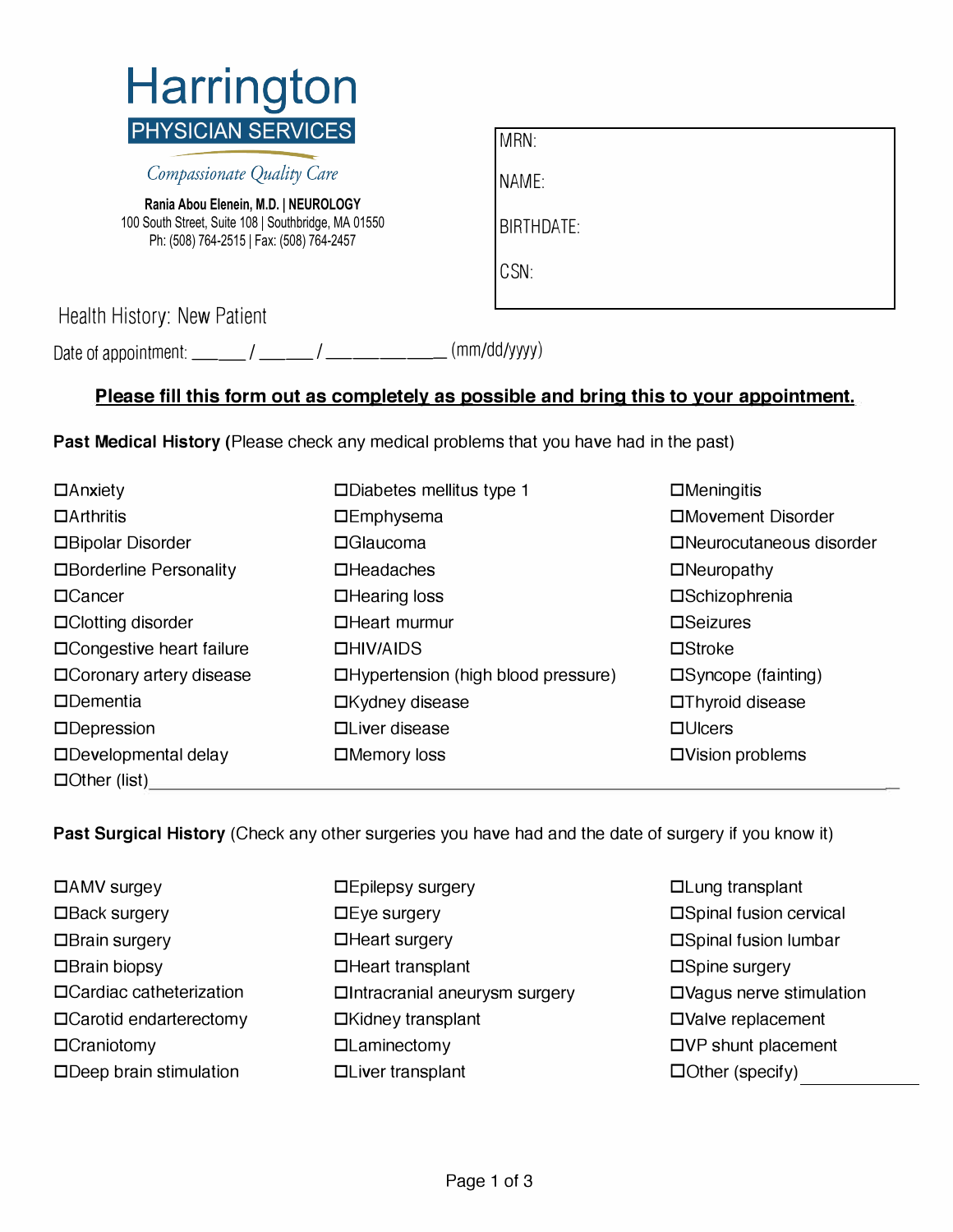

Compassionate Quality Care

**Rania Abou Elenein, M.D. | NEUROLOGY**  100 South Street, Suite 108 | Southbridge, MA 01550 Ph: (508) 764-2515 | Fax: (508) 764-2457

| MRN: |  |
|------|--|
|      |  |

NAME:

BIRTHDATE:

CSN:

## **Family History**

Check below to report problems your family members have had. Please state the age when they had the problem if you know it.

DI was adopted so I do not know my family history.

|                                      | Mother | Father | Sister | <b>Brother</b> | Daughter | Son | Other (list) |
|--------------------------------------|--------|--------|--------|----------------|----------|-----|--------------|
| Alzheimer's disease                  |        |        |        |                |          |     |              |
| Aneurysm                             |        |        |        |                |          |     |              |
| <b>Arthritis</b>                     |        |        |        |                |          |     |              |
| Ataxia                               |        |        |        |                |          |     |              |
| <b>Blindness</b>                     |        |        |        |                |          |     |              |
| <b>Brain tumor</b>                   |        |        |        |                |          |     |              |
| Cerebral palsy                       |        |        |        |                |          |     |              |
| Childhood cognitive impairment       |        |        |        |                |          |     |              |
| Chorea                               |        |        |        |                |          |     |              |
| Dementia                             |        |        |        |                |          |     |              |
| Depression                           |        |        |        |                |          |     |              |
| <b>Diabetes</b>                      |        |        |        |                |          |     |              |
| Epilepsy                             |        |        |        |                |          |     |              |
| <b>Heart Disease</b>                 |        |        |        |                |          |     |              |
| Hypertension                         |        |        |        |                |          |     |              |
| Migraines                            |        |        |        |                |          |     |              |
| Movement Disorder                    |        |        |        |                |          |     |              |
| Multiple Sclerosis                   |        |        |        |                |          |     |              |
| Muscular Dystrophy                   |        |        |        |                |          |     |              |
| Neurofibromatosis                    |        |        |        |                |          |     |              |
| Neuropathy                           |        |        |        |                |          |     |              |
| Niemann-Pick disease                 |        |        |        |                |          |     |              |
| Parkinsonism                         |        |        |        |                |          |     |              |
| Seizures                             |        |        |        |                |          |     |              |
| <b>Stroke</b>                        |        |        |        |                |          |     |              |
| Tay-Sachs disease                    |        |        |        |                |          |     |              |
| Wilson's disease                     |        |        |        |                |          |     |              |
| Other (list)                         |        |        |        |                |          |     |              |
| Alive (Yes, No or N/A=not Applicable |        |        |        |                |          |     |              |